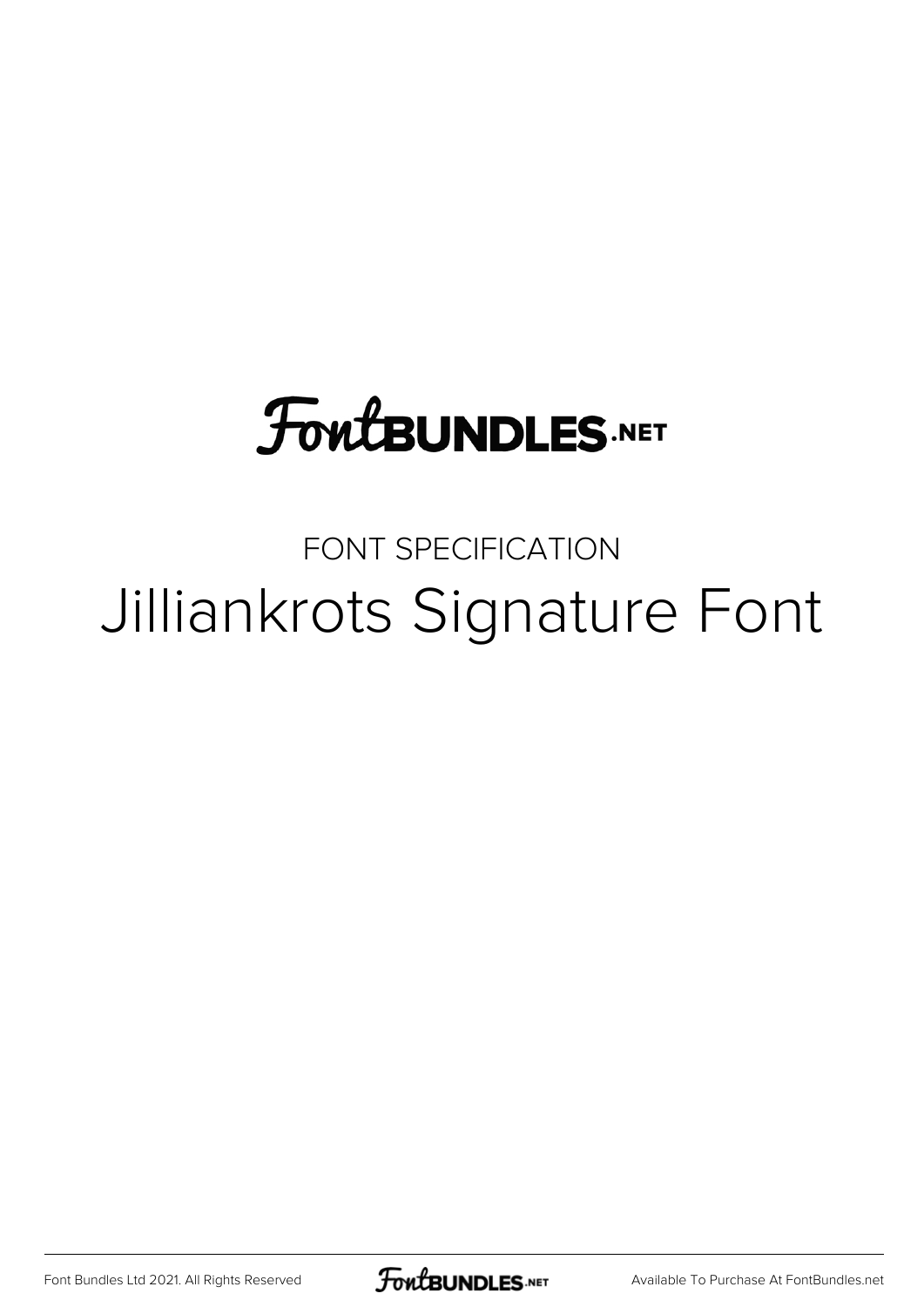## Jilliankrots - Regular

**Uppercase Characters** 

ABO DEFRAIAKLMNAPORSTIN

INX42

Lowercase Characters

a b c d c f g h i j f l m n o p g r s T u v w v y z

## **Numbers**

0123456789

Punctuation and Symbols



All Other Glyphs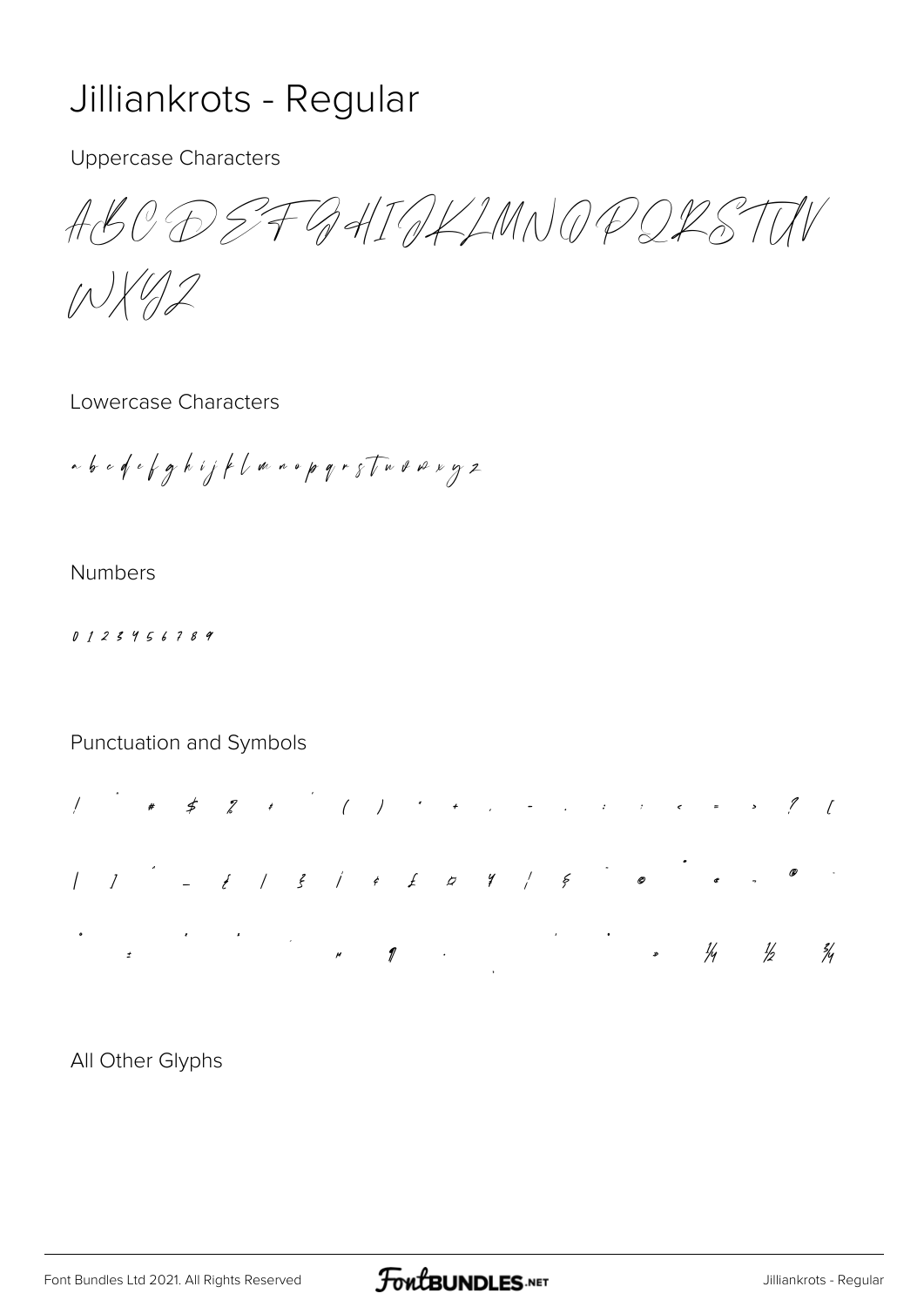À Á Â Ã Ä Å Æ Ç È É Ê Ë Ì Í Î Ï Ð Ñ  $\begin{array}{ccccccccccccccccccccc} \mathcal{O} & \mathcal{O} & \mathcal{O} & \mathcal{O} & \mathcal{O} & \mathcal{O} & \mathcal{O} & \mathcal{O} & \mathcal{O} & \mathcal{O} & \mathcal{O} & \mathcal{O} & \mathcal{O} & \mathcal{O} & \mathcal{O} & \mathcal{O} & \mathcal{O} & \mathcal{O} & \mathcal{O} & \mathcal{O} & \mathcal{O} & \mathcal{O} & \mathcal{O} & \mathcal{O} & \mathcal{O} & \mathcal{O} & \mathcal{O} & \mathcal{O} & \mathcal{O} & \mathcal{O$ Û Ü Ý Þ ß à á â ã ä å æ ç è é ê ë ì í î ï ð ñ ò ó ô õ ö ÷ ø ù ú û ü ý þ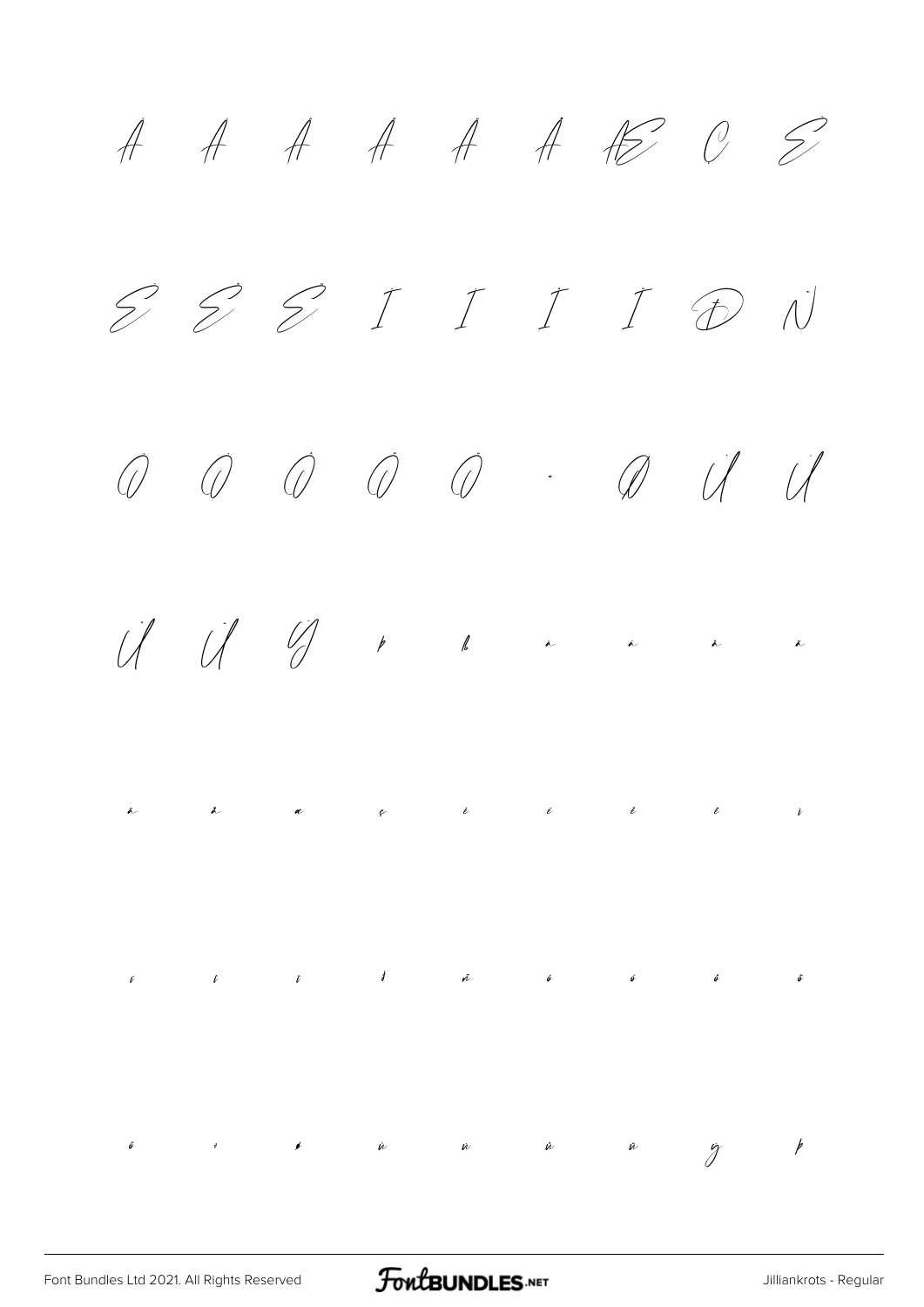$\tilde{y}$   $\tilde{A}$   $\tilde{A}$   $\tilde{A}$   $\tilde{C}$   $\tilde{c}$  $\emptyset$  i  $\emptyset$  i  $\emptyset$  i  $\emptyset$  i  $\emptyset$ ė Ę ę Ě ě Ğ ğ Ī ī Į į İ ı Ĺ ĺ Ľ ľ Ł  $t$   $\bigwedge^j$  *č*  $\bigwedge^j$   $\checkmark$   $\bigwedge^j$   $\bullet$   $\bigotimes^j$   $\circ$  $\widetilde{\mathbb{Z}}$  \*  $\widetilde{\mathbb{Z}}$  \*  $\widetilde{\mathbb{Z}}$  \*  $\widetilde{\mathbb{S}}$  \*  $\widetilde{\mathbb{S}}$  $s$   $s$   $\rightarrow$   $t$   $\vee$   $u$   $\vee$   $u$